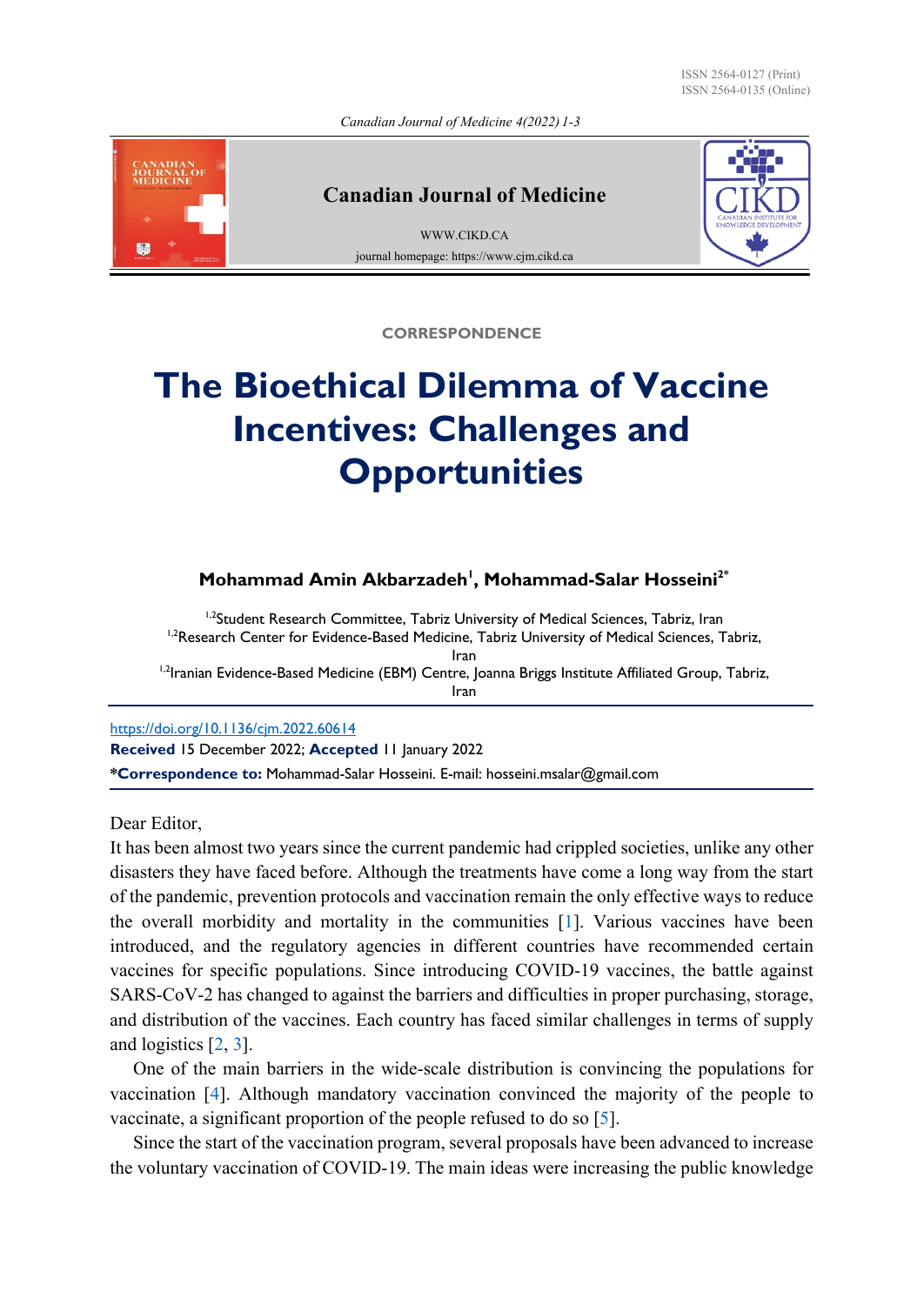<span id="page-1-1"></span><span id="page-1-0"></span>and trust in the vaccine candidates' approval process, removing the practical barriers, rebuilding the trust in the communities, and involving the trusted public figures and social media influencers. On the other hand, several financial offers have been designed in some regions to encourage people to vaccinate [\[6\]](#page-2-1). For example, adults can enter a million-dollar lottery in Ohio to win a prize if vaccinated against COVID-19 [\[7\]](#page-2-2). The offer also includes college tuition and other benefits. In addition, several big companies offer non-monetary incentives in the form of coupons and vouchers in exchange for vaccination. Even the exemption of the vaccinated people from the mask mandates is considered an incentive gesture for some individuals.

<span id="page-1-3"></span><span id="page-1-2"></span> There are ongoing conflicts regarding the vaccine incentives and the rewarding programs, especially whether these rewarding programs are ethically justified on a wide scale [\[8,](#page-2-3) [9\]](#page-2-4). The opposition believes that, first of all, vaccination protects the recipients directly and the unvaccinated people, people who are not eligible for vaccination, and the vulnerable populations, indirectly by reducing the spread, morbidity, mortality, and the overall burden of the disease. On the other hand, it encourages people to make the right choices for the well-being of their society and reduce the cost barriers in this matter. However, the broad-scale decisions in healthcare should not have ties with the financial status of people. Above all, vaccination is a moral duty, and we should not wane the moral significance by simply paying people [\[10\]](#page-2-5). However, if these stimuli can propel the people to take part in improving public health, they should be treated like other health programs such as smoking cessation in public spaces that have their rewards and penalties.

<span id="page-1-4"></span> Conversely, this program might be unfair for people already vaccinated since they cannot benefit from the proposed rewards and facilities. Moreover, this could create the false expectation that future programs might be or should be accompanied by monetary/nonmonetary incentives.

 The incentive programs could be a helpful means in encouraging the population and improving their involvement in public health programs if performed appropriately. They should be designed prudently since they could carry several unnecessary risks: First, these programs should not be designed in a way that would make the target population view the vaccination as a risky effort, which would ultimately prevent the population from participating in these programs. Second, the expenses of the program should be justified against the benefits through the cost-effectiveness analysis to avoid the waste of public funds.

**Declarations Acknowledgements** Not applicable.

# **Disclosure Statement**

No potential conflict of interest was reported by the authors.

**Ethics Approval** Not applicable.